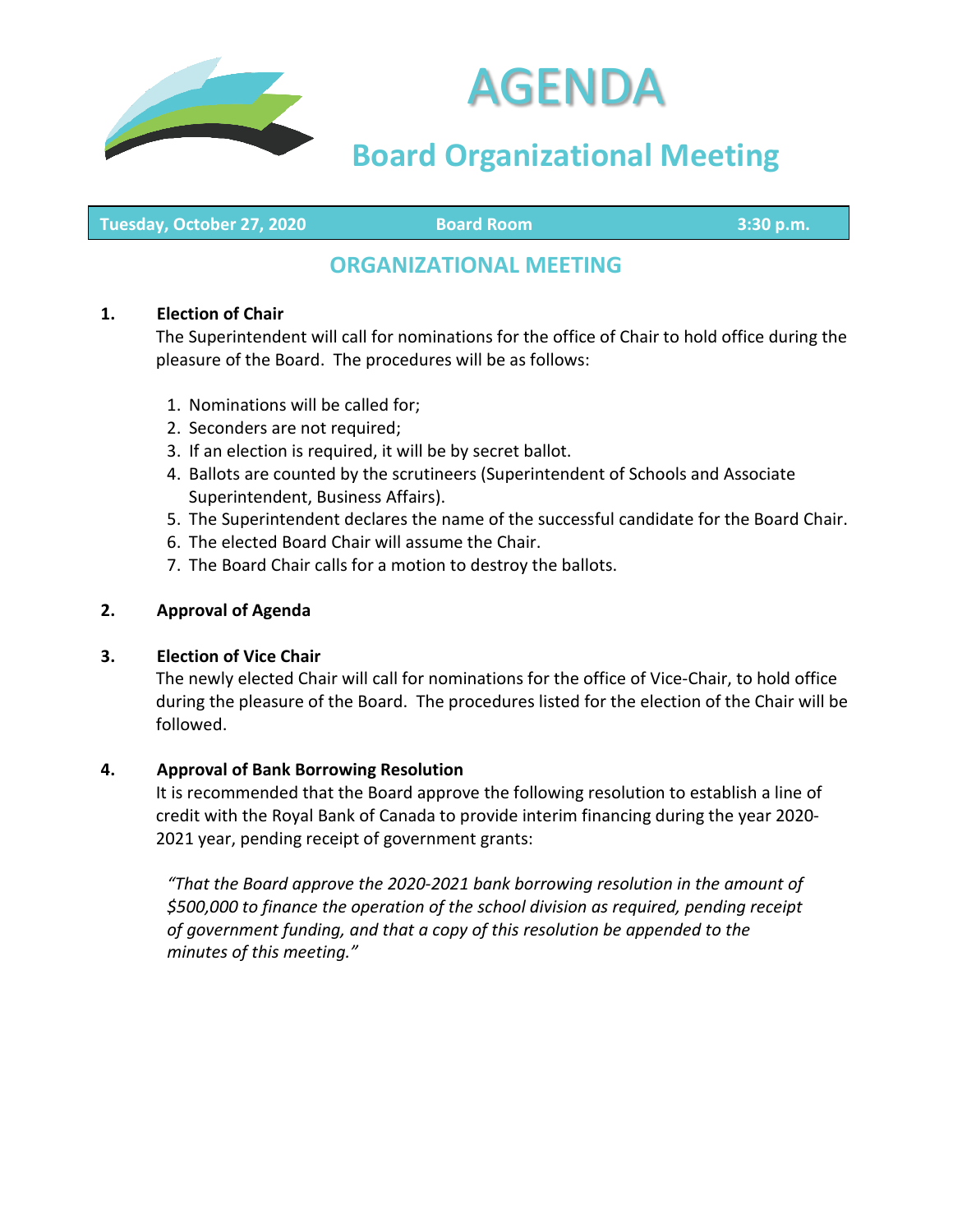#### **5. Approval of Signing Authority**

It will be necessary for the Board to approve the following resolution:

*"That the bank signing authority be the Chairman or the Vice-Chairman and the Secretary-Treasurer or, in her absence, the Director of Finance, with the exception that for the purpose of signing cheques, the signing authority shall be the Superintendent of Schools and the Secretary-Treasurer and Director of Finance and further, that the Board authorize the bank to establish an overdraft lending agreement which has been duly executed by the proper officers of the Board when loans are required."*

## **6. Committee Reports and Terms of Reference**

All Committee reports and Terms of References were reviewed at the September 2020 meeting.

## **7. Appointments to Committees**

(summaries of committee mandates and membership at end of list)

## **7.1 Standing Committees**

- **7.1.1** Board Audit Committee
- **7.1.2** Board Budget Committee
- **7.1.3** Boundary Review Committee
- **7.1.4** Community Engagement Committee
- **7.1.5** Division Wellness Committee
- **7.1.6** Facilities Committee
- **7.1.7** Indigenous Education Advisory Committee
- **7.1.8** Policy Advisory Committee
- **7.1.9** Poverty Intervention Committee
- **7.1.10** Spirit of 51 Committee
- **7.1.11** Superintendent Evaluation Committee

# **7.2 Special (ad hoc) Committees**

- **7.2.1** ATA Negotiating Committee
- **7.2.2** CUPE (Local 290) Negotiating Committee
- **7.2.3** CUPE (Local 2843) Negotiating Committee
- **7.2.4** Non-Union Staff Committee
- **7.2.5** Expulsion Committee

# **7.3 Joint Committees**

- **7.3.1** ATA Working Conditions Committee
- **7.3.2** City/School Boards Committee

# **7.4 Appointment of Board Representatives**

**7.4.1** ASBA Zone 6 Executive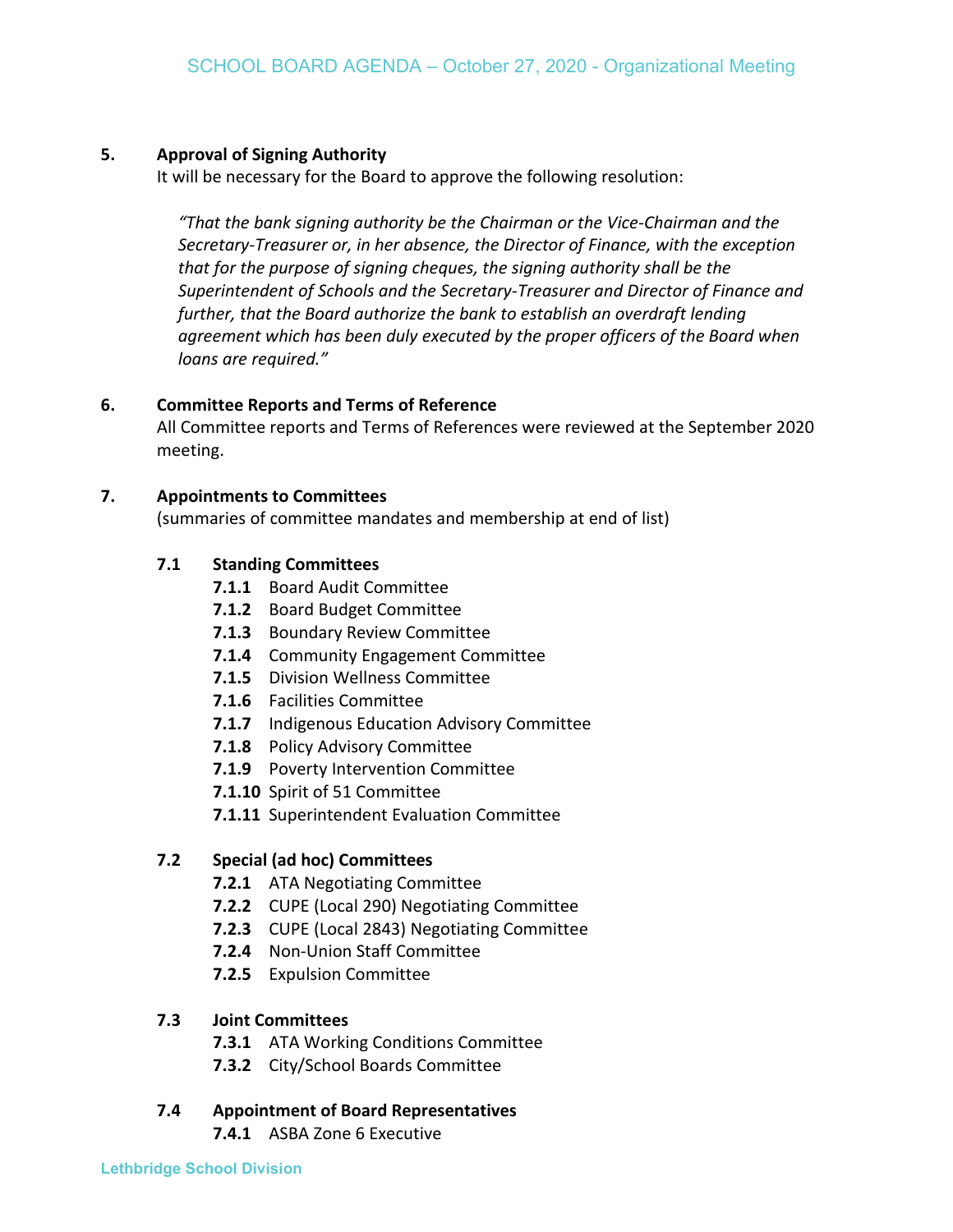- **7.4.2** Division School Council
- **7.4.3** Division Student Advisory Council
- **7.4.4** Teachers' Employer Bargaining Association (TEBA)
- **7.4.5** Team Lethbridge

#### 8. **Adjournment**

**The Organizational Meeting will be followed immediately by a Regular Board Meeting (commencing at approximately 4:00 p.m.)**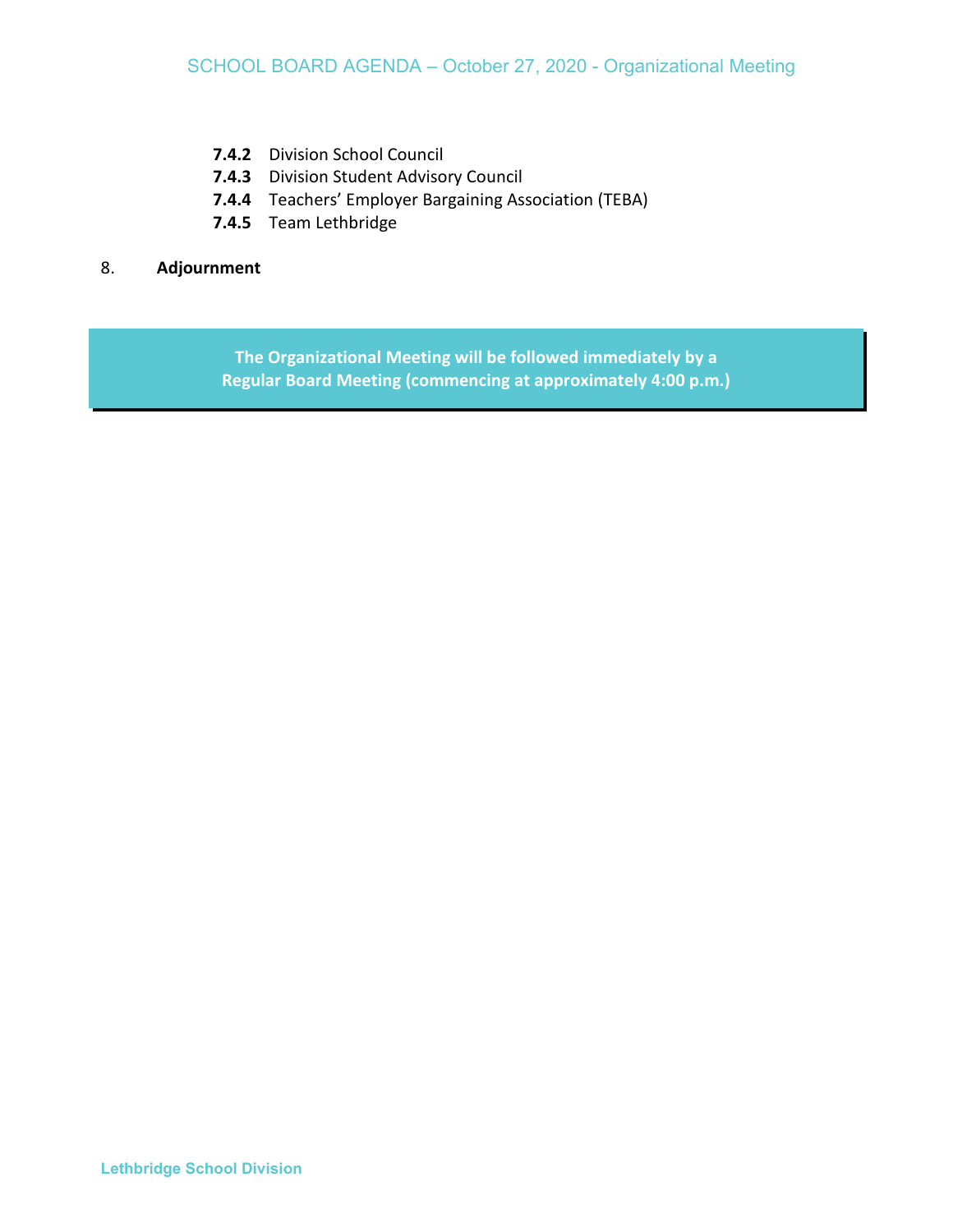# SCHOOL BOARD AGENDA – October 27, 2020 - Organizational Meeting **STANDING COMMITTEES**

| Name:                | <b>Board Audit Committee (initiated January 22, 2008)</b>                                                                                                                                                                                                                                                                                                                                                                                                                                                                                                                                                                                                                                                         |
|----------------------|-------------------------------------------------------------------------------------------------------------------------------------------------------------------------------------------------------------------------------------------------------------------------------------------------------------------------------------------------------------------------------------------------------------------------------------------------------------------------------------------------------------------------------------------------------------------------------------------------------------------------------------------------------------------------------------------------------------------|
| <b>Mandate:</b>      | To assist the Board of Trustees and the Superintendent of Schools in fulfilling its<br>oversight responsibilities for the financial reporting process, the system of internal<br>control over financial reporting, the audit process (including GAAP compliance),<br>and monitoring the Division's compliance with laws and regulations pertaining to<br>the financial operations.                                                                                                                                                                                                                                                                                                                                |
| Membership:          | The committee shall consist of two member Trustees from the Board Budget<br>Committee, one of whom shall act as chair of the Audit Committee; and, two<br>members of the general public, who are independent to the Division, have no<br>relationship to the audit firm and who are financially literate. One of these members<br>must be from the Adult Learning community.                                                                                                                                                                                                                                                                                                                                      |
| <b>Remuneration:</b> | None                                                                                                                                                                                                                                                                                                                                                                                                                                                                                                                                                                                                                                                                                                              |
| Name:                | <b>Board Budget Committee (initiated 2002)</b>                                                                                                                                                                                                                                                                                                                                                                                                                                                                                                                                                                                                                                                                    |
| <b>Mandate:</b>      | To gather information and advise the Board on the Division budget. To review the<br>budget process to ensure that stakeholders have adequate budget information and<br>appropriate opportunity for input into their school budgets and the Division's<br>budget.<br>To advise and provide supporting information to the Board on budget issues<br>relating to advocacy.                                                                                                                                                                                                                                                                                                                                           |
| Membership:          | The committee shall consist of two Trustees (one who chairs) named at the<br>Organizational Meeting each year, Associate Superintendent, Business Affairs, and<br>the Director of Finance.                                                                                                                                                                                                                                                                                                                                                                                                                                                                                                                        |
| <b>Remuneration:</b> | None                                                                                                                                                                                                                                                                                                                                                                                                                                                                                                                                                                                                                                                                                                              |
| Name:                | <b>Boundary Review Committee (initiated 2020)</b>                                                                                                                                                                                                                                                                                                                                                                                                                                                                                                                                                                                                                                                                 |
| <b>Mandate:</b>      | WEST - To review facility capacity, programming and enrolment projections to<br>determine if new elementary and high school boundaries are required in west<br>Lethbridge.<br><b>SOUTH</b> - To review facility capacity, programming and enrolment projections and<br>establish new boundaries for South Lethbridge due to the opening of Dr. Robert<br>Plaxton Elementary School.<br>NORTH - To review facility capacity, programming and enrolment projections to<br>realign North Lethbridge boundaries.<br>Review implications of boundary changes on other schools and boundaries in other<br>areas of Lethbridge relative to proposed boundary or programming changes made<br>in all sectors of Lethbridge |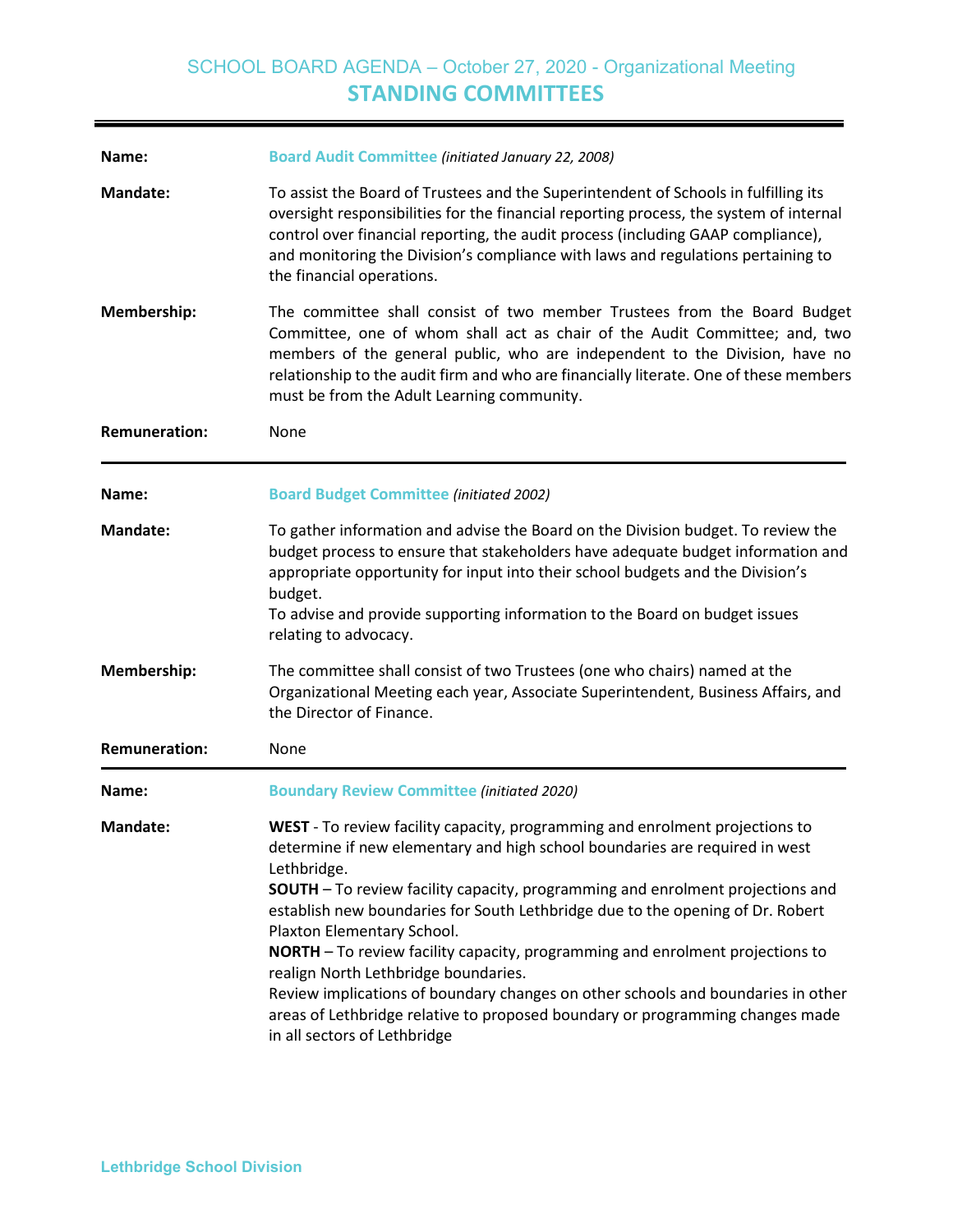| Membership:          | SCHOOL BOARD AGENDA – October 27, 2020 - Organizational Meeting<br>The committee shall consist of three Trustees (one per sub-committee) named at<br>the Organizational Meeting each year, Associate Superintendent, Business Affairs,<br>Human Resources and Instructional Services; Sector (West, South, North)<br>Principals: Elementary, Middle and High School; Transportation Coordinator;<br>Director of Facility Services; other impacted parties as required; Committee Chair<br>appointed by members at first meeting. |
|----------------------|----------------------------------------------------------------------------------------------------------------------------------------------------------------------------------------------------------------------------------------------------------------------------------------------------------------------------------------------------------------------------------------------------------------------------------------------------------------------------------------------------------------------------------|
| <b>Remuneration:</b> | None                                                                                                                                                                                                                                                                                                                                                                                                                                                                                                                             |
| Name:                | <b>Community Engagement Committee (initiated March 2011)</b>                                                                                                                                                                                                                                                                                                                                                                                                                                                                     |
| <b>Mandate:</b>      | To develop and implement strategies for the Board to fully engage all sectors of the<br>community.                                                                                                                                                                                                                                                                                                                                                                                                                               |
| Membership:          | The committee shall consist of two Trustees, serving at the pleasure of the Board,<br>Superintendent (of designate), Communications Officer, at least one member of<br>Division School Council, and other invitees as required.                                                                                                                                                                                                                                                                                                  |
| <b>Remuneration:</b> | None                                                                                                                                                                                                                                                                                                                                                                                                                                                                                                                             |
| Name:                | <b>Division Wellness Committee (initiated October 27, 2008)</b>                                                                                                                                                                                                                                                                                                                                                                                                                                                                  |
| <b>Mandate:</b>      | To promote and facilitate wellness among students, families and staff of the<br>Division.                                                                                                                                                                                                                                                                                                                                                                                                                                        |
| Membership:          | The committee shall consist of one Trustee (one alternate), Associate<br>Superintendent of Instructional Services, Associate Superintendent of Human<br>Resources, elementary and secondary administrators (two), three classroom<br>teachers, one parent (one alternate), representatives from Alberta Health Services<br>(Addictions and Mental Health and Comprehensive School Health), Counselling<br>Coordinator (as needed), Communications Officer (as needed), and other<br>community and school members (as needed).    |
| <b>Remuneration:</b> | None                                                                                                                                                                                                                                                                                                                                                                                                                                                                                                                             |
| Name:                | <b>Facilities Committee</b>                                                                                                                                                                                                                                                                                                                                                                                                                                                                                                      |
| <b>Mandate:</b>      | To review school division facility needs and develop a Facilities Plan. To make<br>recommendations to the Board with respect to school facility renovations and<br>construction under the Infrastructure Maintenance Renewal (IMR), Modernization<br>projects, and New School Applications.                                                                                                                                                                                                                                      |
| Membership:          | Two Trustees serving at the pleasure of the Board, one of whom shall act as chair,<br>the Associate Superintendent of Business Affairs, the Director of Facility Services,<br>and Coordinator of Maintenance.                                                                                                                                                                                                                                                                                                                    |
| <b>Remuneration:</b> | None                                                                                                                                                                                                                                                                                                                                                                                                                                                                                                                             |
| Name:                | <b>Indigenous Education Advisory Committee (initiated September 2017)</b>                                                                                                                                                                                                                                                                                                                                                                                                                                                        |
| <b>Mandate:</b>      | To improve educational opportunities and achievement of all students (children<br>and youth). To directly improve learning outcomes for all students who self-identify<br>as having Indigenous ancestry. To understand and support Indigenous Ways of<br>Knowing. To support building the capacity of teacher and our Indigenous Education                                                                                                                                                                                       |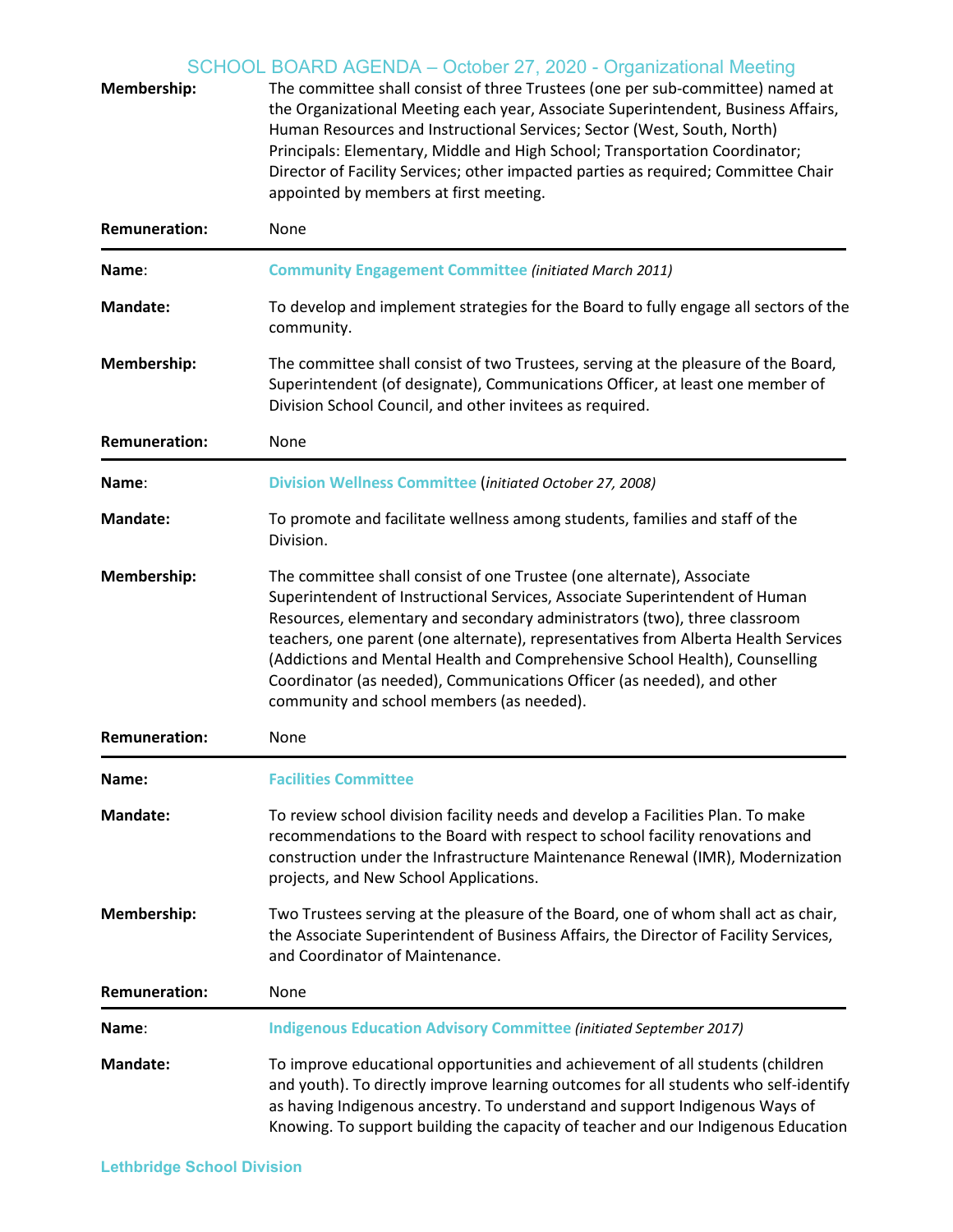|                      | SCHOOL BOARD AGENDA - October 27, 2020 - Organizational Meeting<br>Department to feel comfortable and skilled in delivering and appreciating<br>Indigenous curricular content as per Alberta Education curriculum<br>recommendations.                                                                                                                                                                                                                                                                                                                                                      |
|----------------------|--------------------------------------------------------------------------------------------------------------------------------------------------------------------------------------------------------------------------------------------------------------------------------------------------------------------------------------------------------------------------------------------------------------------------------------------------------------------------------------------------------------------------------------------------------------------------------------------|
| Membership:          | The committee shall consist of two Trustees (chair and alternate), Education Centre<br>staff member assigned lead responsibilities, two administrative reps (elementary<br>and secondary), two parents/students, Coordinator of Indigenous Education, 3<br>Teachers (elementary, middle and high school), 1 Counselling representative,<br>Graduation Coach of Indigenous Education, Community members/Elders (as<br>needed), and guests will be invited to assist the Committee (as needed).                                                                                              |
| <b>Remuneration:</b> | None                                                                                                                                                                                                                                                                                                                                                                                                                                                                                                                                                                                       |
| Name:                | <b>Policy Advisory Committee</b>                                                                                                                                                                                                                                                                                                                                                                                                                                                                                                                                                           |
| <b>Mandate:</b>      | To advise on the development of Division policies, in consultation with<br>those who will be impacted by them, for consideration by the Board.                                                                                                                                                                                                                                                                                                                                                                                                                                             |
| Membership:          | The Committee consistes of a representative from each: Administrators'<br>Committee, ATA Local 41, CUPE 290, CUPE 2843, Division School Council,<br>Superintendent of Schools, Coordinator of learning, Board of Trustees.                                                                                                                                                                                                                                                                                                                                                                 |
| <b>Remuneration:</b> | None                                                                                                                                                                                                                                                                                                                                                                                                                                                                                                                                                                                       |
| Name:                | <b>Poverty Intervention Committee (initiated June 25, 2002)</b>                                                                                                                                                                                                                                                                                                                                                                                                                                                                                                                            |
| <b>Mandate:</b>      | To provide an advisory role within the Division for supporting students living in<br>poverty as well as providing foundational support of basic needs to ensure our<br>students' readiness for learning.                                                                                                                                                                                                                                                                                                                                                                                   |
| Membership:          | The committee shall consist of one Trustee (chair), Director of Curriculum and<br>Instruction, Making Connections Mental Health Capacity Building Program<br>Manager/Family Support Supervisor, Coordinator of Indigenous Education, two<br>Division School Council representatives, a principal and a vice-principal (one from<br>secondary and one from elementary), three teachers (elementary, middle and high<br>school), counselling representative, CUPE 2843 representative, CUPE 290<br>representative, a community member, and a representative from Alberta Health<br>Services. |
| <b>Remuneration:</b> | None                                                                                                                                                                                                                                                                                                                                                                                                                                                                                                                                                                                       |
| Name:                | Spirit of 51 Committee (initiated June 23, 1999)                                                                                                                                                                                                                                                                                                                                                                                                                                                                                                                                           |
| <b>Mandate:</b>      | To enhance the recognition and appreciation of Division #51 staff and members of<br>the community. The committee will plan for activities, events, and initiatives to<br>achieve this purpose.                                                                                                                                                                                                                                                                                                                                                                                             |
| Membership:          | Two Trustees appointed annually at the Organizational Meeting of the Board, one<br>to serve as Chair, facilitator, and Associate Superintendent of Human Resources.                                                                                                                                                                                                                                                                                                                                                                                                                        |
| <b>Remuneration:</b> | None                                                                                                                                                                                                                                                                                                                                                                                                                                                                                                                                                                                       |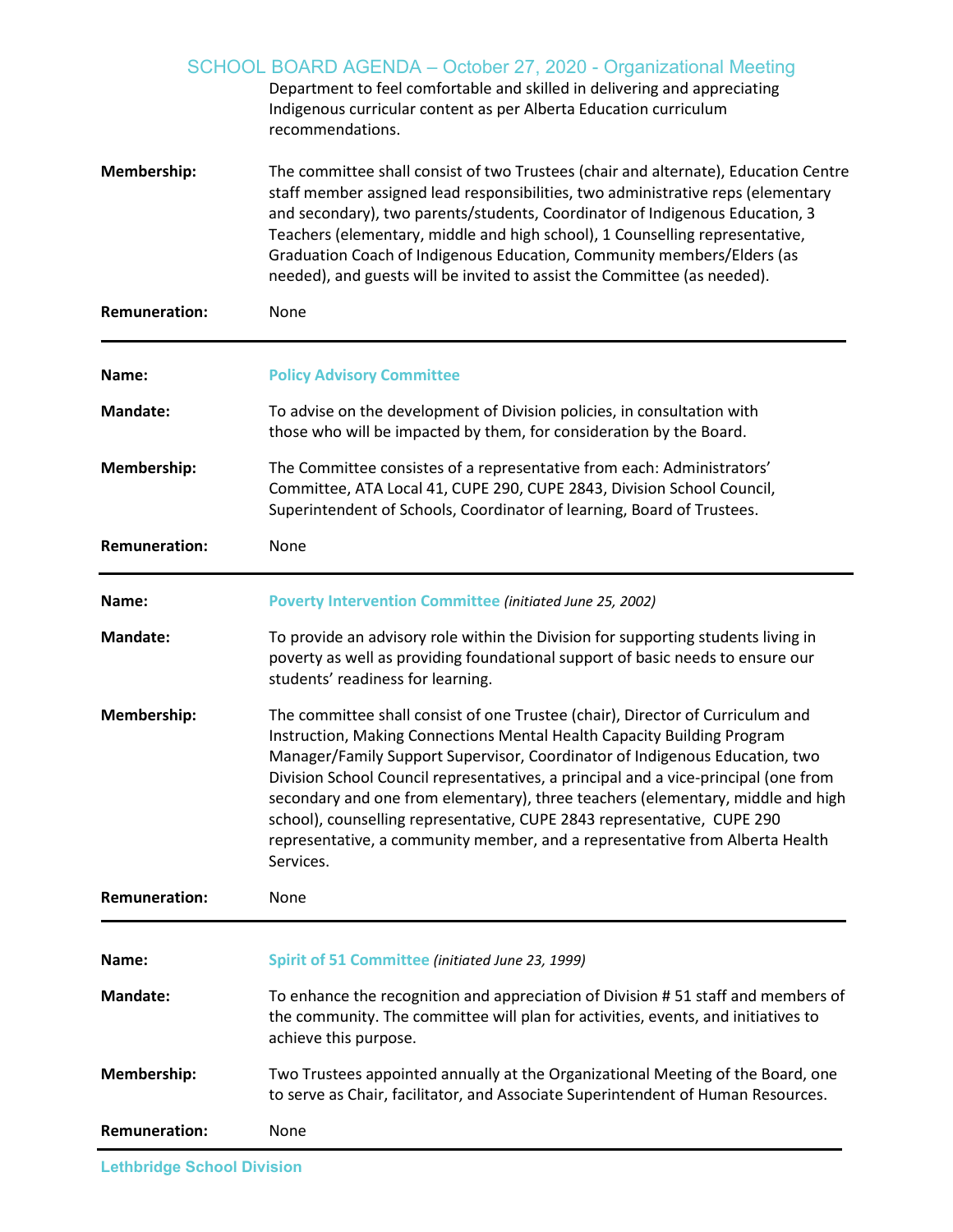| Name:                | <b>Superintendent Evaluation Committee (initiated October 24, 1995)</b>                                                                                            |
|----------------------|--------------------------------------------------------------------------------------------------------------------------------------------------------------------|
| Mandate:             | To carry out, on behalf of the Board, the annual appraisal of the Superintendent of<br>Schools. The appraisal report shall be submitted to the Board for approval. |
| <b>Membership:</b>   | The committee shall consist of the Board Chair, two other Trustees and the<br>Superintendent.                                                                      |
| <b>Remuneration:</b> | None                                                                                                                                                               |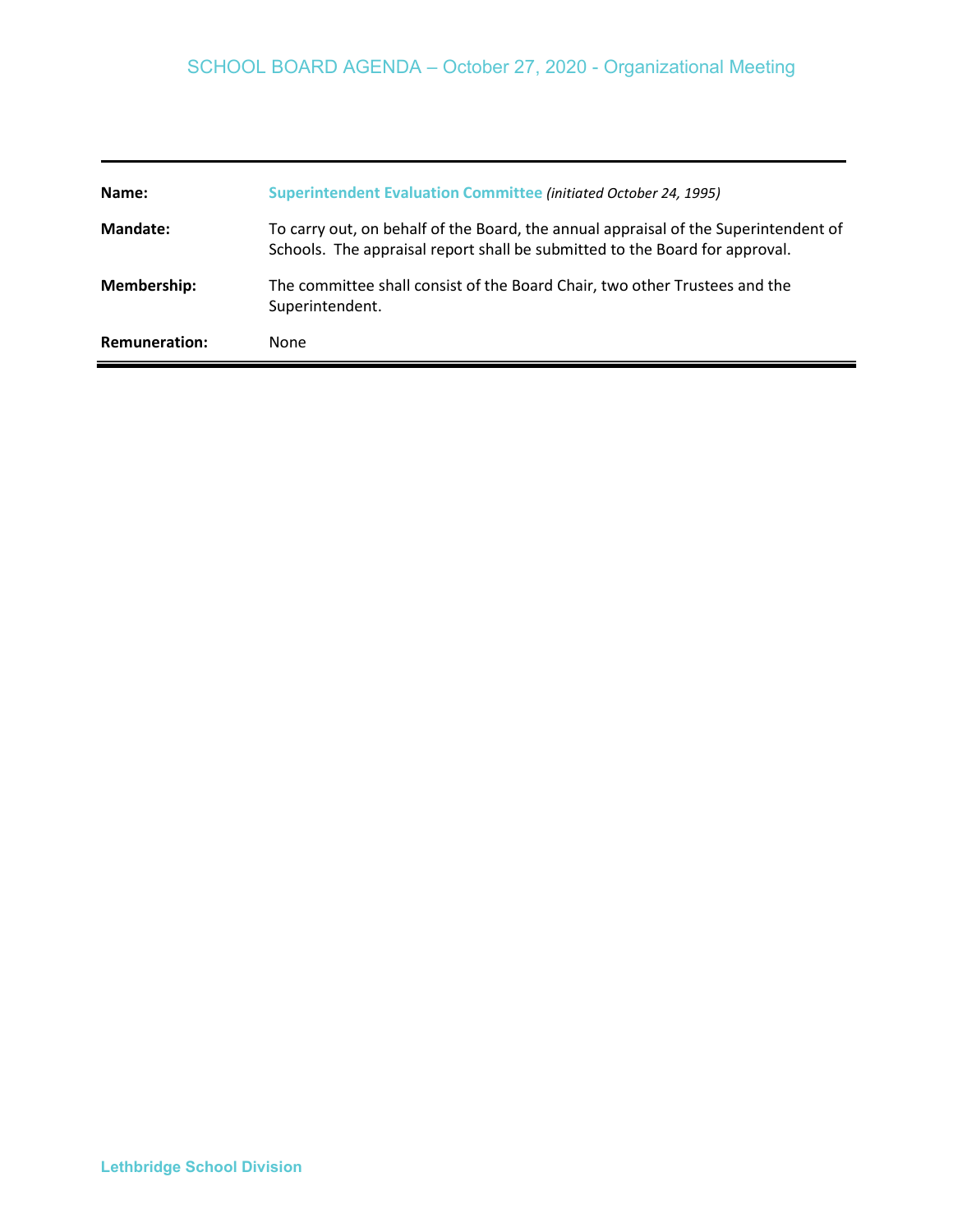| Name:                | <b>ATA Negotiating Committee</b>                                                                                                                                                                                                                                                                                                                                                                                                                                                                             |
|----------------------|--------------------------------------------------------------------------------------------------------------------------------------------------------------------------------------------------------------------------------------------------------------------------------------------------------------------------------------------------------------------------------------------------------------------------------------------------------------------------------------------------------------|
| <b>Mandate:</b>      | To negotiate (renegotiate), within parameters established by the Board, the<br>provisions of the Collective Agreement between the Board and the Alberta<br>Teachers' Association (Local 41). The committee shall have the authority to sign a<br>Memorandum of Agreement. Final approval of all revisions to the collective<br>agreement shall be by Board resolution. (Note: One Trustee and the<br>Superintendent (or designate) will serve as Board representatives on the Grievance<br>Committee)        |
| Membership:          | Two trustees serving at the pleasure of the Board, one of whom shall act as chair,<br>the Associate Superintendent, Business Affairs (or designate), and the Associate<br>Superintendent, Human Resources (or designate).                                                                                                                                                                                                                                                                                    |
| Term:                | To conclusion of negotiations.                                                                                                                                                                                                                                                                                                                                                                                                                                                                               |
| <b>Remuneration:</b> | Per diem for negotiations meetings.                                                                                                                                                                                                                                                                                                                                                                                                                                                                          |
|                      |                                                                                                                                                                                                                                                                                                                                                                                                                                                                                                              |
| Name:                | <b>CUPE (Local 290) Negotiating Committee</b>                                                                                                                                                                                                                                                                                                                                                                                                                                                                |
| <b>Mandate:</b>      | To negotiate (renegotiate), within parameters established by the Board, the<br>provisions of the Collective Agreement between the Board and the Canadian Union<br>of Public Employees (Local 290). The committee shall have the authority to sign a<br>Memorandum of Agreement. Final approval of all revisions to the collective<br>agreement shall be by Board resolution. (Note: One trustee and the<br>Superintendent (or designate) will serve as Board representatives on the Grievance<br>Committee.) |
| Membership:          | Two trustees serving at the pleasure of the Board, one of whom shall act as chair,<br>the Associate Superintendent, Business Affairs (or designate), and the Associate<br>Superintendent, Human Resources (or designate).                                                                                                                                                                                                                                                                                    |
| Term:                | To conclusion of negotiations.                                                                                                                                                                                                                                                                                                                                                                                                                                                                               |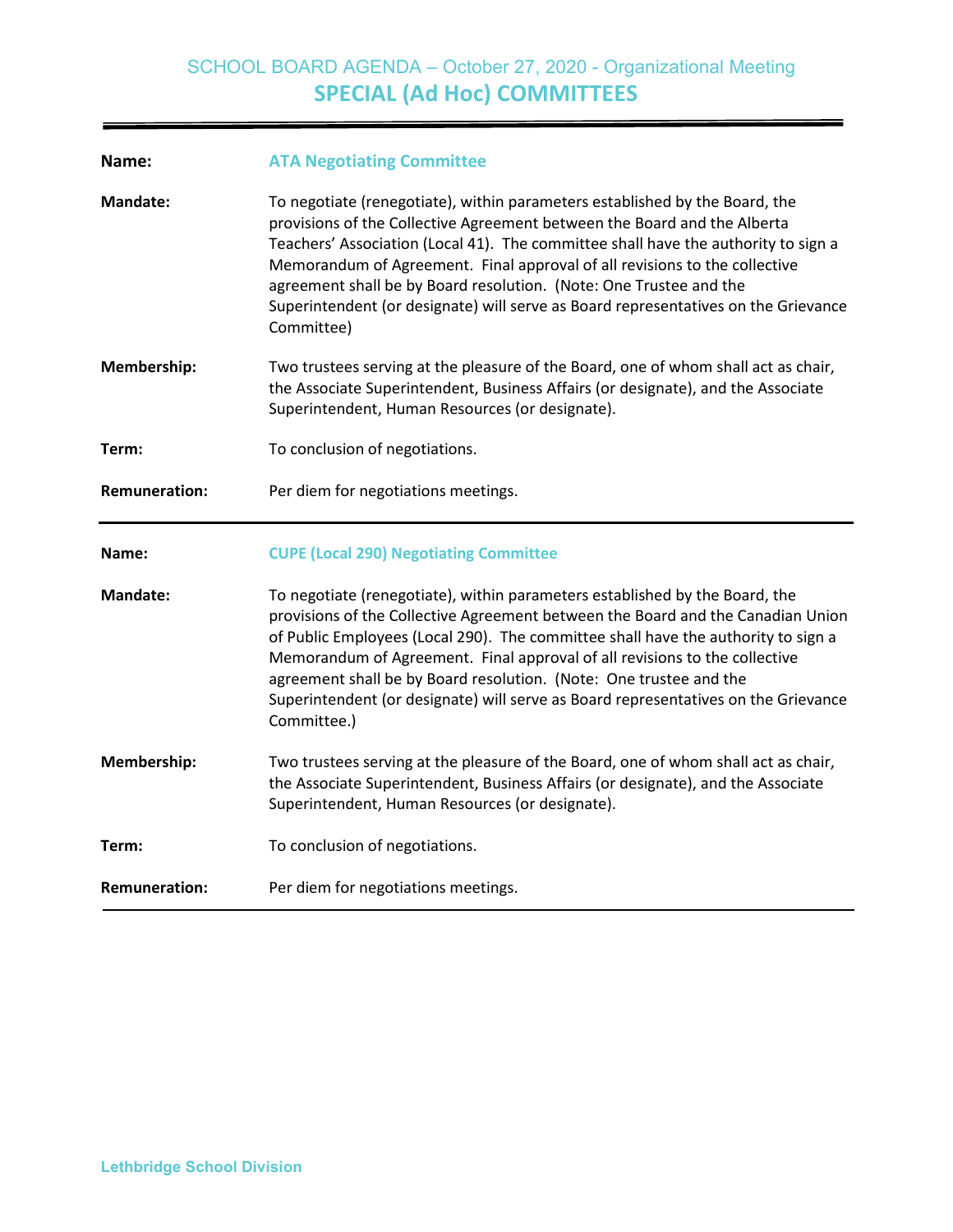| Name:                | <b>CUPE (Local 2843) Negotiating Committee</b>                                                                                                                                                                                                                                                                                                                                                                                                                                                                |
|----------------------|---------------------------------------------------------------------------------------------------------------------------------------------------------------------------------------------------------------------------------------------------------------------------------------------------------------------------------------------------------------------------------------------------------------------------------------------------------------------------------------------------------------|
| <b>Mandate:</b>      | To negotiate (renegotiate), within parameters established by the Board, the<br>provisions of the Collective Agreement between the Board and the Canadian Union<br>of Public Employees (Local 2843). The committee shall have the authority to sign a<br>Memorandum of Agreement. Final approval of all revisions to the collective<br>agreement shall be by Board resolution. (Note: One trustee and the<br>Superintendent (or designate) will serve as Board representatives on the Grievance<br>Committee.) |
| Membership:          | Two trustees serving at the pleasure of the Board, one of whom shall act as chair,<br>the Associate Superintendent, Business Affairs (or designate), and the Associate<br>Superintendent, Human Resources (or designate).                                                                                                                                                                                                                                                                                     |
| Term:                | To conclusion of negotiations.                                                                                                                                                                                                                                                                                                                                                                                                                                                                                |
| <b>Remuneration:</b> | Per diem for negotiations meetings.                                                                                                                                                                                                                                                                                                                                                                                                                                                                           |
| Name:                | <b>Non-Union Staff Committee</b>                                                                                                                                                                                                                                                                                                                                                                                                                                                                              |
| <b>Mandate:</b>      | The committee will meet with representatives from the employee groups to<br>provide a forum for discussion regarding matters or issues of common interest<br>associated with the groups' working context.                                                                                                                                                                                                                                                                                                     |
| <b>Membership:</b>   | Two trustees serving at the pleasure of the Board, one of whom shall act as chair,<br>and senior administrative staff including the Superintendent and three Associate<br>Superintendents.                                                                                                                                                                                                                                                                                                                    |
|                      | The Non Union staff groups have 6 representatives as follows:                                                                                                                                                                                                                                                                                                                                                                                                                                                 |
|                      | Executive Assistants and Division Administrative Assistants (1 representative)<br>1.<br>2. Technology support and senior technicians (1 representative)<br>3. First Nations, Métis and Inuit Liaison (1 representative)<br>EEP Managers, SLP, Psychologist (1 representative)<br>4.<br>Making Connections (1 representative)<br>5.<br>OHS Officer, Communications Officer, Directors, Managers, Coordinators (1<br>6.<br>representative)                                                                      |
|                      | Any employees with the designation of superintendent are excluded as members of<br>the Non Union staff groups.                                                                                                                                                                                                                                                                                                                                                                                                |
| Term:                | To ratification of contracts                                                                                                                                                                                                                                                                                                                                                                                                                                                                                  |
| <b>Remuneration:</b> | None                                                                                                                                                                                                                                                                                                                                                                                                                                                                                                          |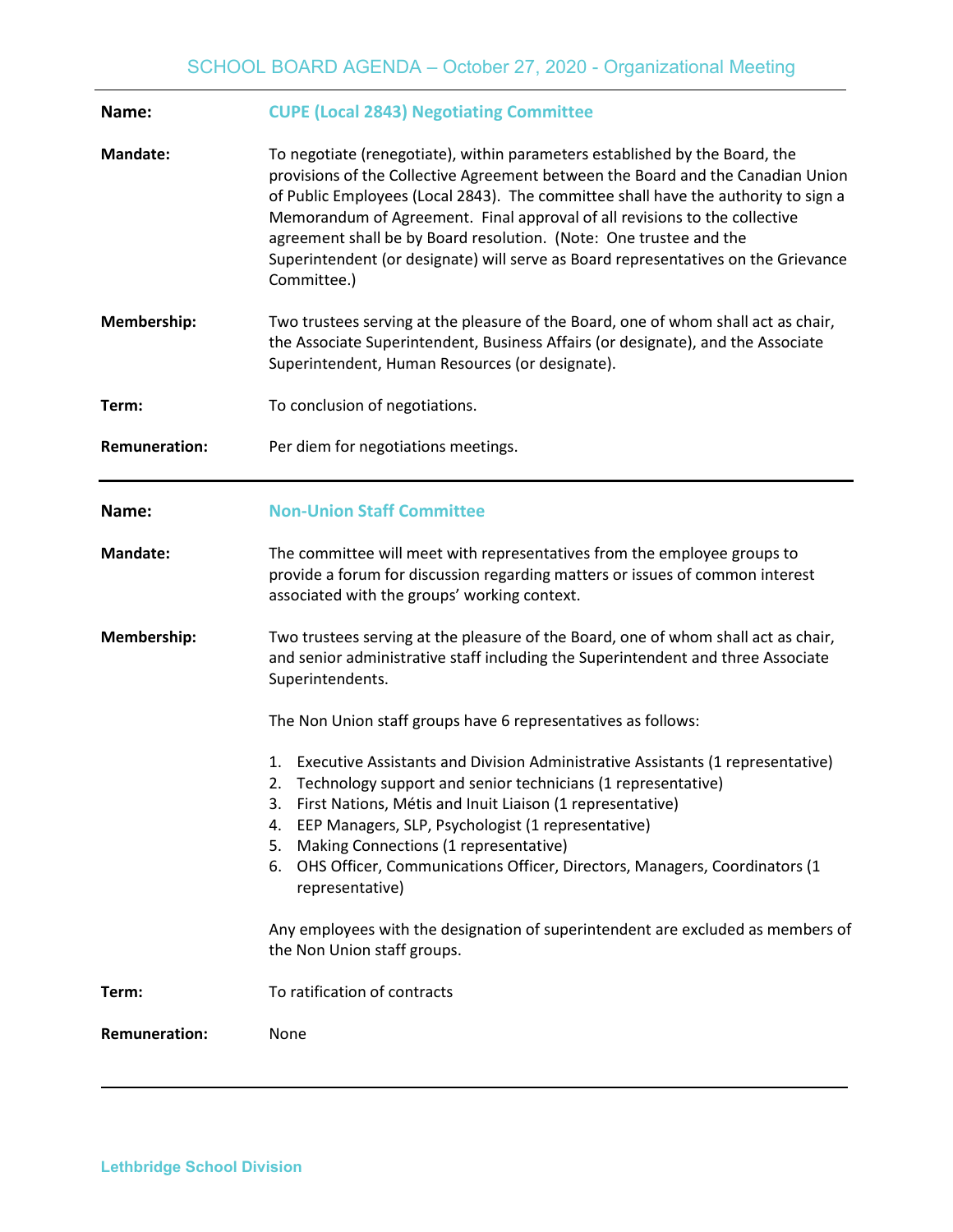| Name:                | <b>Expulsion Committee</b>                                                                                                                                                    |
|----------------------|-------------------------------------------------------------------------------------------------------------------------------------------------------------------------------|
| Mandate:             | To make decisions with respect to the expulsion/reinstatement of students who have been<br>suspended in accordance with section 25 of the School Act – and Board Policy 502.3 |
| Membership:          | Two trustees of the Board, a school administrator appointed by the Associate<br>Superintendent, Instructional Services.                                                       |
| Term:                | A new committee shall be struck for each expulsion and serve until such time as a decision<br>with respect to expulsion/reinstatement has been reached.                       |
| <b>Remuneration:</b> | None                                                                                                                                                                          |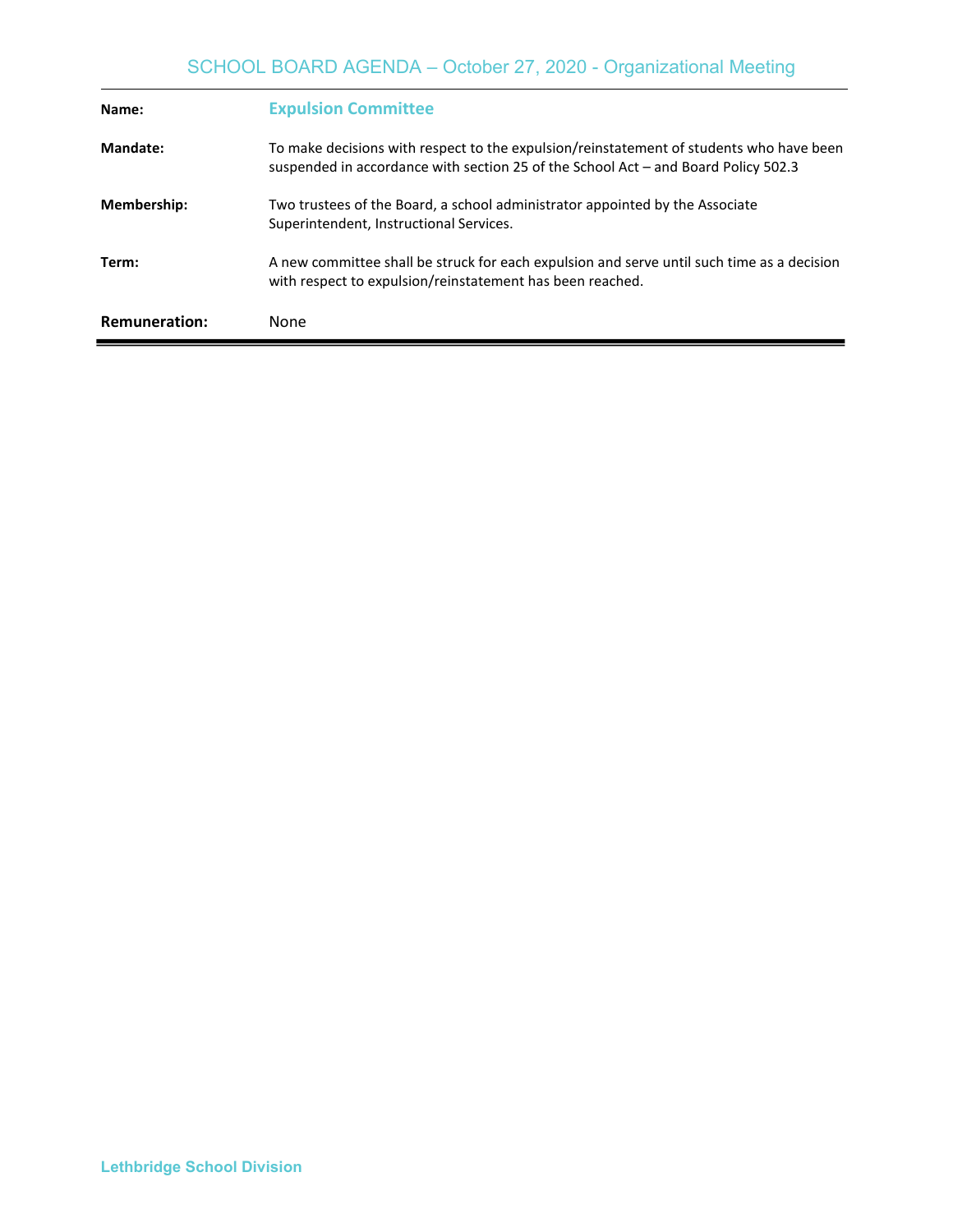| Name:                | <b>ATA Working Conditions Committee</b><br>*See Collective Agreement                                                                                                                                                                                                                                                                                                                                                                                                                                                                                                                                                                           |
|----------------------|------------------------------------------------------------------------------------------------------------------------------------------------------------------------------------------------------------------------------------------------------------------------------------------------------------------------------------------------------------------------------------------------------------------------------------------------------------------------------------------------------------------------------------------------------------------------------------------------------------------------------------------------|
| Mandate:             | The working conditions committee has authority in certain specified areas:<br>$\Box$ To provide a forum for discussion, by members of the school board, senior<br>administration and the Alberta Teachers Association, of issues of common<br>interest.<br>To administer the professional development fund established under clause 9.2<br>$\Box$<br>of the collective agreement between the Board and the Alberta Teachers<br>Association (Local 41).<br>To participate in the grievance procedure as outlined under clause 17 of the<br>$\Box$<br>collective agreement between the Board and the Alberta Teachers Association<br>(Local 41). |
| Membership:          | Two Trustees serving at the pleasure of the Board, the Superintendent of Schools<br>(or designate), the Associate Superintendent, Business Affairs who shall act as<br>recording secretary and an equal number of representatives chosen by the Alberta<br><b>Teachers Association Local 41.</b>                                                                                                                                                                                                                                                                                                                                               |
| <b>Remuneration:</b> | None                                                                                                                                                                                                                                                                                                                                                                                                                                                                                                                                                                                                                                           |
| Name:                | <b>City/School Boards Committee</b>                                                                                                                                                                                                                                                                                                                                                                                                                                                                                                                                                                                                            |
| <b>Mandate:</b>      | To provide liaison between the elected officials and senior administration of the<br>City of Lethbridge, the Lethbridge School Division and the Holy Spirit Roman<br>Catholic Separate Regional School Division No. 4.                                                                                                                                                                                                                                                                                                                                                                                                                         |
| <b>Appointees:</b>   | Two Trustees serving at the pleasure of the Board.                                                                                                                                                                                                                                                                                                                                                                                                                                                                                                                                                                                             |
| <b>Remuneration:</b> | None                                                                                                                                                                                                                                                                                                                                                                                                                                                                                                                                                                                                                                           |